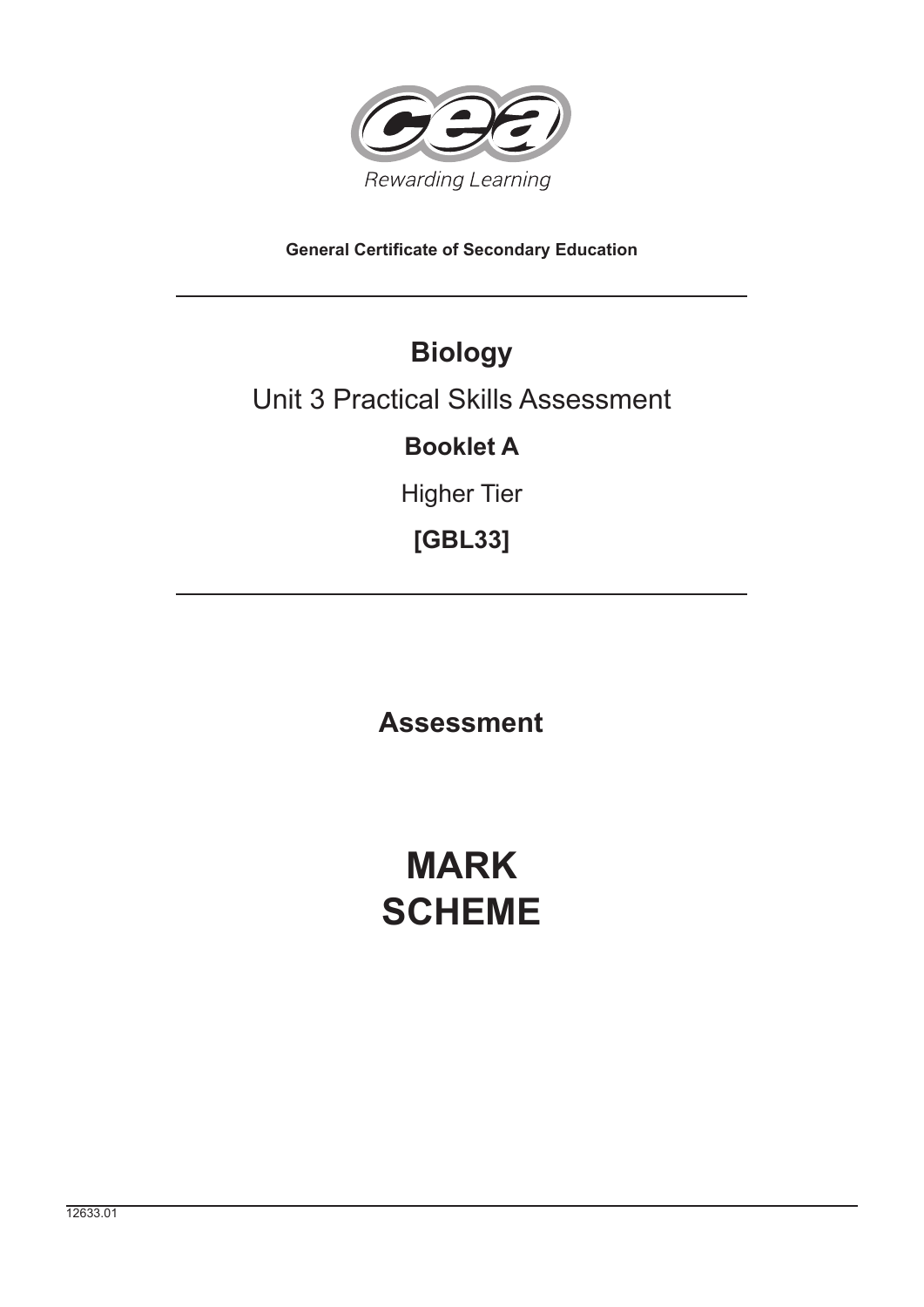### **General Marking Instructions**

The main purpose of the mark scheme is to ensure that each question is marked accurately, consistently and fairly.

Mark schemes are not intended to be totally prescriptive. No mark scheme can cover all the responses which students may produce. In the event of unanticipated answers, teachers and lecturers are expected to use their professional judgement to assess the validity of answers.

#### **Mark Scheme Annotation**

- The use of a solidus (/) denotes alternative answers which can be awarded within the same question (or marking point in a question worth more than one mark).
- The use of a semi-colon (:) denotes separate marking points. These are particularly relevant when separating the different marking points in a question worth more than one mark.
- Part of an answer within brackets indicates that this part is not essential to gain credit the bracketed section is usually to set context or for the purpose of completeness.
- Some answers are shown as 'Any **two** from' (or any number between two and six). This means that any two (or other specified number) answers from the bullet-pointed list can be credited in this question or question part.

#### **Marking Calculations**

Full marks are normally awarded for the correct answer – irrespective of whether working out has been shown (even when asked to show working out.) The principle of 'error carried forward' (ECF) usually applies in that if a student makes a mistake in the first part of a three-mark, three-stage calculation then the final two marks can be awarded if the second and third stage processes are carried out correctly. The same principle applies to a mistake at any stage in a calculation.

#### **Marking QWC question**

See guidance in the mark scheme at the QWC question and also the section in the subject-specific guidance.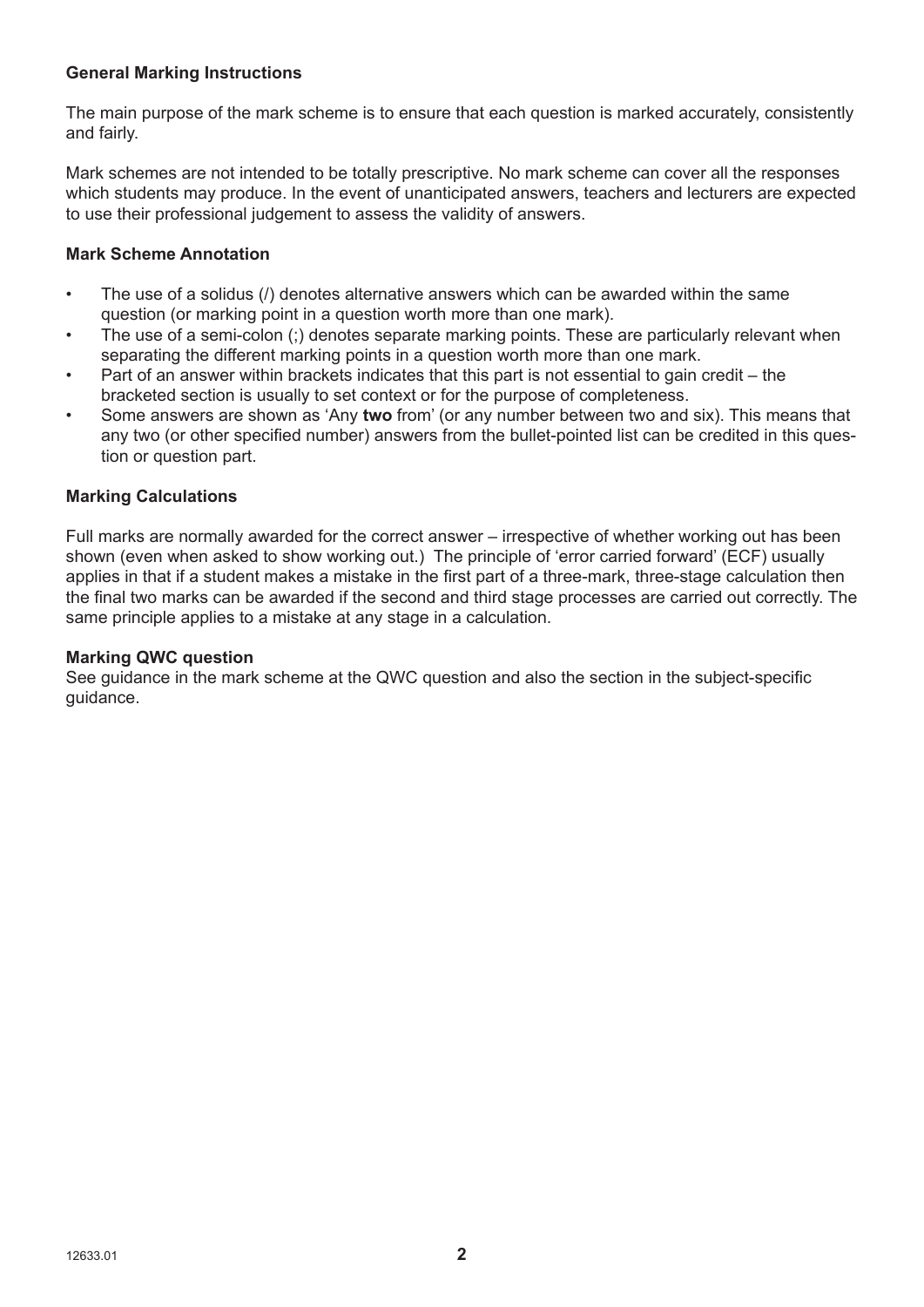| Task 1: Investigating factor(s) needed for photosynthesis |         |                                                                                                             |       | <b>AVAILABLE</b><br><b>MARKS</b> |
|-----------------------------------------------------------|---------|-------------------------------------------------------------------------------------------------------------|-------|----------------------------------|
| 1                                                         |         | (a) (Accurate representation of) leaf drawn; [1]<br>Card drawn in correct position; correctly labelled; [2] | $[3]$ |                                  |
|                                                           |         | (b) Area of leaf covered: Yellow – Brown;<br>Area of leaf uncovered: Blue - Black;                          | $[2]$ |                                  |
|                                                           | $(c)$ . | to kill the leaf;<br>to soften the leaf;<br>$\bullet$<br>to test for starch;<br>$\bullet$                   | $[3]$ |                                  |
|                                                           |         | $(d)$ Light;                                                                                                | $[1]$ |                                  |
|                                                           | (e)     | No light;<br>No photosynthesis took place;<br>No starch produced;                                           | $[3]$ |                                  |
|                                                           | (f)     | Variegated;                                                                                                 | $[1]$ |                                  |
|                                                           | (g)     | Chlorophyll;                                                                                                | $[1]$ |                                  |
|                                                           | (h)     | Yellow - Brown;                                                                                             | $[1]$ | 15                               |
|                                                           |         |                                                                                                             |       |                                  |